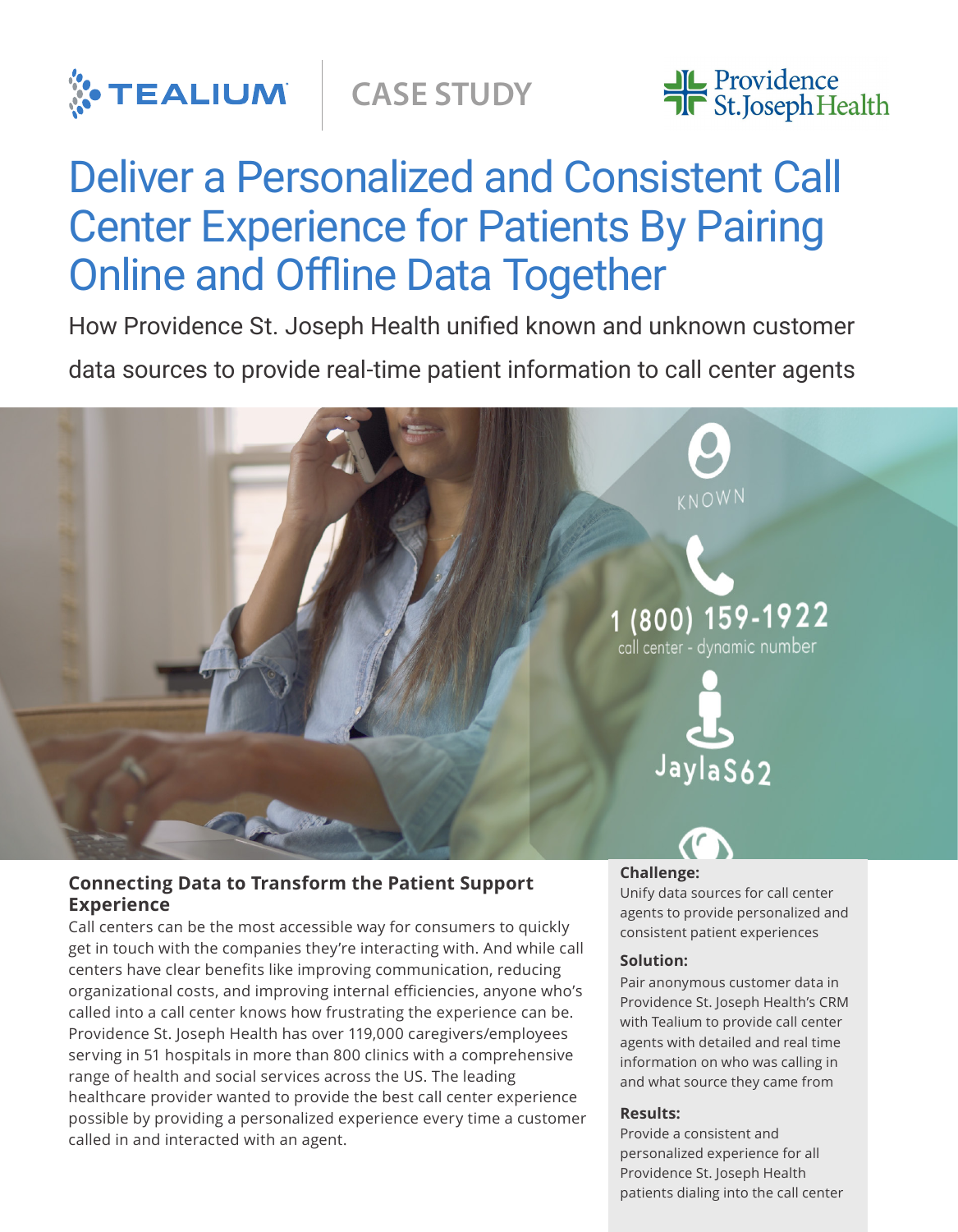Providence St. Joseph Health knew they wanted to center their thinking around the patient. They saw an opportunity to harness the power of their customer data and use it to transform their patient's experience into a meaningful and personalized one.

# *"We wanted to put our consumer at the center of our healthcare ecosystem and have every function of the business delivering a consistent experience" - Madelyn Mills, Director, Marketing Platforms & Analytics, Providence St. Joseph Health*

Patients interact with Providence St. Joseph Health in multiple ways - via in-office appointments in multiple care settings, form fills on the website, call center dial-ins, clicking on ads, engaging on social media channels, and more. The same patient may be interacting a lot with the healthcare provider, but because each interaction could be taking place on multiple channels of care, Providence St. Joseph Health had no way of identifying who the person was each time they took a new action or engaged in a new way. Besides a lack of personalization, siloed data in the healthcare industry can have monumental costs to the business - higher advertising costs, digital waste and marketing duplication, lower productivity and even increased risk to the patient's health.

PSJH call center agents were taking a lot of calls (averaging 150k calls/month) and were handling a wide variety of things (escalations from patients, form fills on the websites, tasks, marketing inquiries, and more). Marketing wanted their call center agents to understand why someone was calling in so the call center could provide a personalized experience on what solutions Providence St. Joseph Health was going to offer them. If they were able to bridge the data gap, their call center could then be empowered to deliver even more personalized support.

# *"Siloed data has a cost to a business - lack of personalization, higher advertising costs, digital waste and duplication, lower productivity, and even increased risk to the patient's health" - Madelyn Mills, Director, Marketing Platforms & Analytics, Providence St. Joseph Health*

The healthcare provider wanted to join online and offline data together to provide the customer with a personalized call center experience but data was completely siloed between different systems as patients were interacting with Providence St. Joseph Health in different ways and on multiple channels.

## **Combine Online and Offline Data To Provide Personalized Call Center Patient Experiences**

Pairing unknown data with known customer data would provide call center agents with detailed information on who was calling in and what source they came in from, in real time, right as the call was happening. One example of putting this process to work included providing a real-time screen pop-up to call center agents when patients would call in. For any phone calls that originated from a digital channel the pop-up would display directly on a call center agent's desktop screen and would show things like last known URL for the caller, what ad they had clicked on or pages they had viewed, as well as other real-time, relevant information for the agent, right when the call was connected.

*"We wanted to leverage technology that would bring together offline and online data that would enable personalization, deeper segmentation, and more efficient targeting" - Madelyn Mills, Director, Marketing Platforms & Analytics, Providence St. Joseph Health*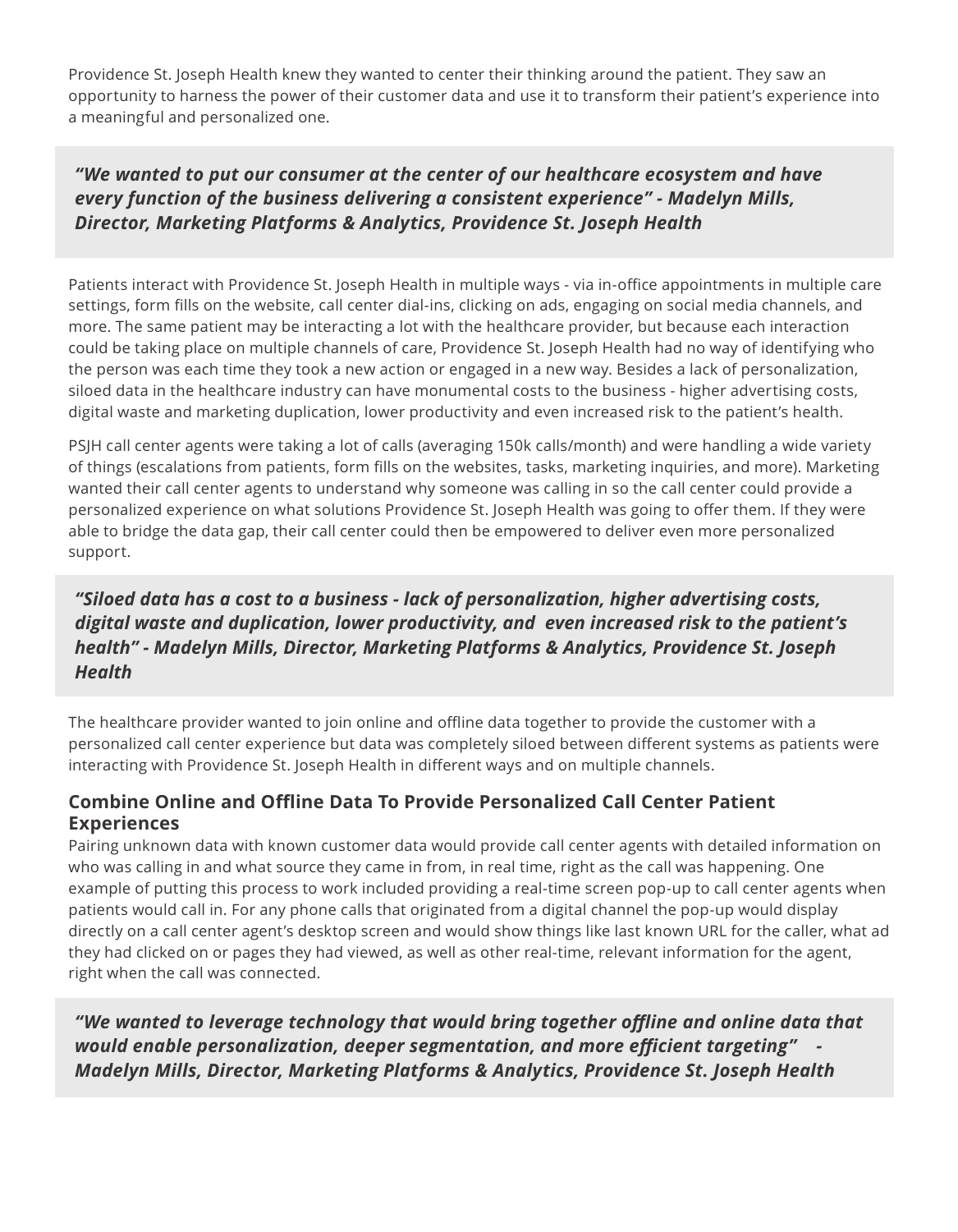## **How it Worked: Connecting Customer Data With Powerful Technology**

After placing the Tealium Collect Tag on their website, Providence St. Joseph Health then used a third party call tracking vendor to create unique phone numbers for specific web sessions. When the patient would dial-in, using the unique call tracking number, that number would then be associated to their web session ID (information that was created and stored in Tealium's Customer Data Platform AudienceStream when someone would come to the PSJH site). That data would then be passed through to Providence St. Joseph Health's CRM. Tealium then passes this information on the unknown user, in real-time, to the CRM, to then display that information through to an agent, in real-time. This information would then fuel the intel that lived within the pop-up displayed on the call center agent's screen (as shown in the example below).



*(Example of a real-time screen pop up for the call center agent showing what the caller searched for to get served the ad, what channel the ad was served to them on and the last URL they visited. This pop up allows the call center agent to get to the WHAT and the WHY about the call very quickly.)*

## **Creating Personalized Experiences For Call Center Interactions At Providence St. Joseph Health**

Displaying a real-time screen pop up for call center agents provided context around incoming patient calls so agents were able to deliver a more personalized experience for the customer.

**Rather than spending a lot of up-front time on the call collecting the patient's personal information or asking how they heard about Providence St. Joseph Health (for any inquiring prospective patients), call center agents were able to start the call by immediately focusing on helping the patient and finding solutions to the reasons as to why they were calling in.** 

In addition to the healthcare provider experiencing such benefits as having more solution-oriented and personalized experiences with callers, other helpful use cases are being enabled by leveraging the same technology used in the screen pop-up example. Once online and offline data is paired together and known customer data is fed into an unknown customer profile, Providence St. Joseph Health will have laid the foundation to be able to see a 360-degree view of their customer. Having more robust profiles on their patients will enable them to:

- De-dupe IDs and individuals within their analytics platforms
- Accurately measure online and offline interactions of one individual (rather than make assumptions of who someone was)